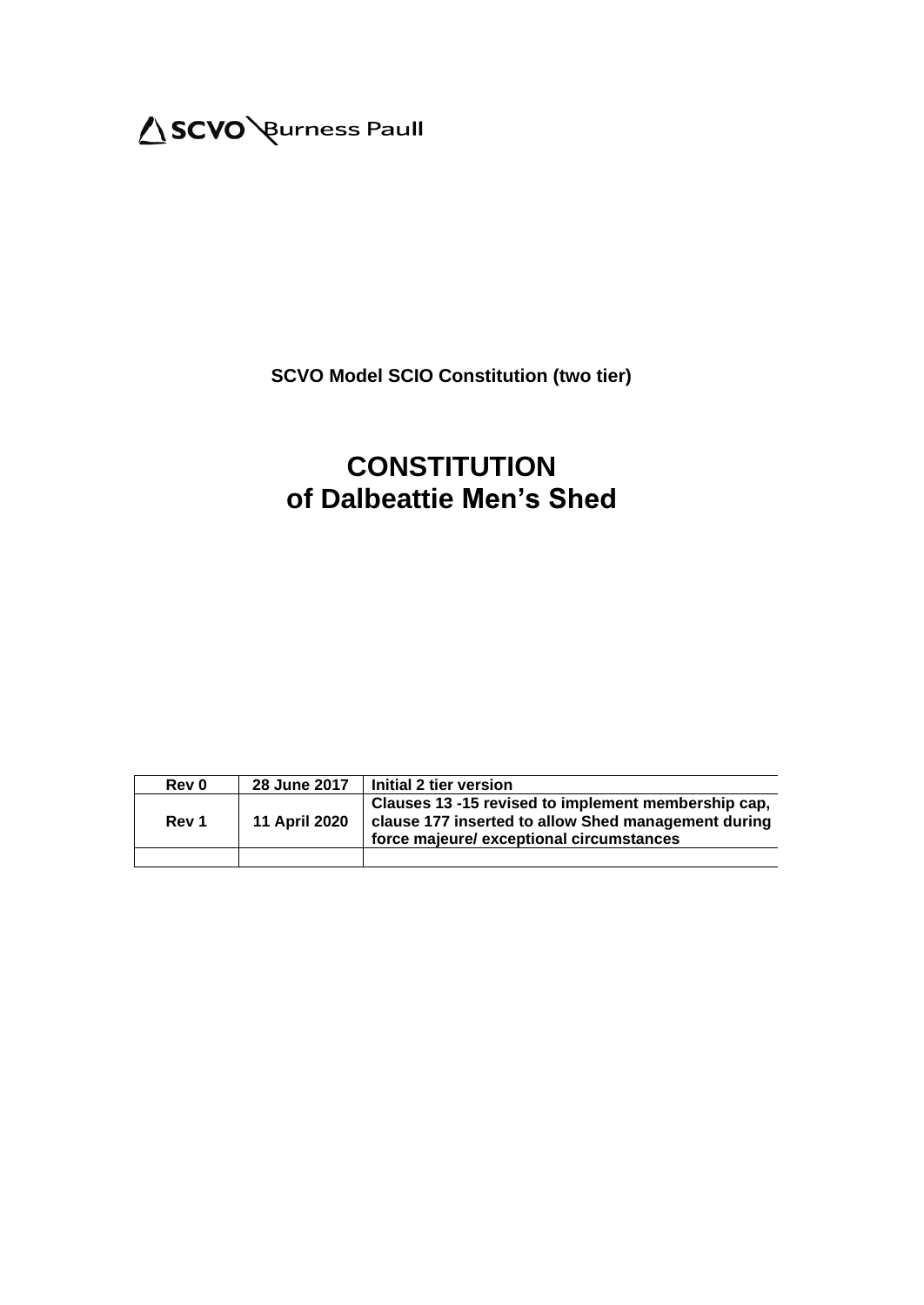# **SCVO Model SCIO Constitution (two tier)**

# **CONSTITUTION**

# **of**

# **Dalbeattie Men's Shed**

| <b>CONTENTS</b>                                                    |                                                                                                                                                                           |                      |  |  |  |
|--------------------------------------------------------------------|---------------------------------------------------------------------------------------------------------------------------------------------------------------------------|----------------------|--|--|--|
| <b>GENERAL</b>                                                     | type of organisation, Scottish principal<br>office, name, purposes, powers, liability,<br>general structure                                                               | clauses 1 - 10       |  |  |  |
| <b>MEMBERS</b>                                                     | qualifications for membership,<br>application, subscription, register of<br>members, withdrawal, transfer, re-<br>registration, expulsion, termination                    | clauses 11 -<br>27   |  |  |  |
| <b>DECISION-MAKING BY</b><br><b>THE MEMBERS</b>                    | members' meetings, power to request<br>members' meeting, notice, procedure at<br>members' meetings, voting at members'<br>meetings, written resolutions, minutes          | clauses 28 -<br>55   |  |  |  |
| <b>BOARD (CHARITY</b><br><b>TRUSTEES)</b>                          | number, eligibility, election/retiral/re-<br>election, termination of office, register of<br>charity trustees, office bearers, powers,<br>general duties, code of conduct | clauses 56 -<br>85   |  |  |  |
| <b>DECISION-MAKING BY</b><br><b>THE CHARITY</b><br><b>TRUSTEES</b> | notice, procedure at board meetings,<br>minutes                                                                                                                           | clauses 86 -<br>101  |  |  |  |
| <b>ADMINISTRATION</b>                                              | sub-committees, operation of accounts,<br>accounting records and annual<br>accounts                                                                                       | clauses 102 -<br>110 |  |  |  |
| <b>MISCELLANEOUS</b>                                               | winding up, alterations to the<br>constitution, interpretation, adoption,<br>signatures                                                                                   | clauses 111 -<br>117 |  |  |  |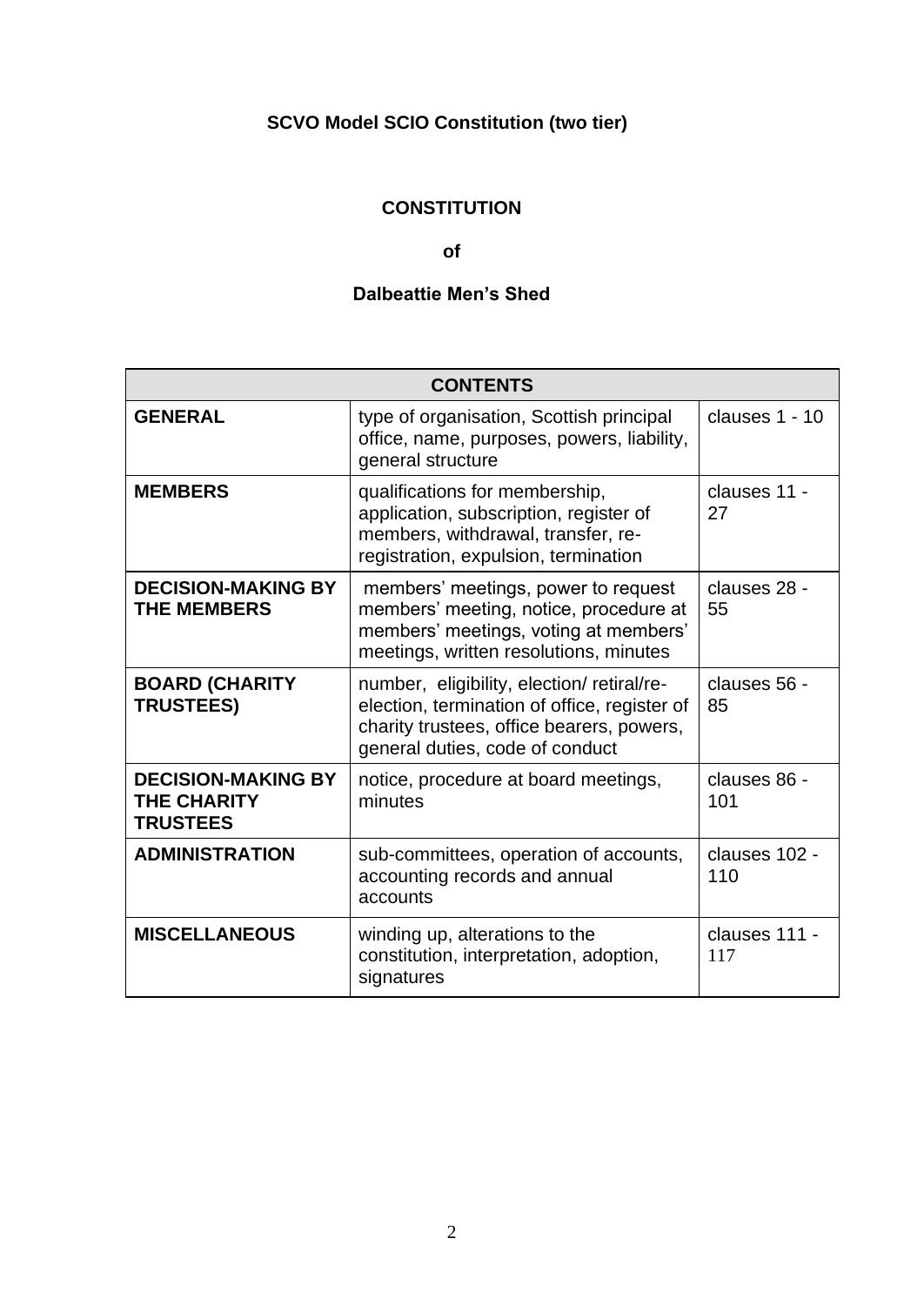# **GENERAL**

# **Type of organisation**

1 The organisation is a Scottish Charitable Incorporated Organisation (SC045783)

# **Scottish principal office**

2 The principal office of the organisation is in Scotland.

# **Name**

3 The name of the organisation is Dalbeattie Men's Shed, otherwise known as DMS

# **Purposes**

- 4 The organisation's purpose is:
	- 4.1 The advancement of health by addressing the social, health and well-being needs of men of all ages and backgrounds living in Dalbeattie and the surrounding area. We will do this through the creation, upkeep and development of facilities in which men can meet to undertake creative physical and recreational activities of their choice.

# **Powers**

- 5 The organisation has power to do anything which is calculated to further its purposes or is conducive or incidental to doing so.
- 6 No part of the income or property of the organisation may be paid or transferred (directly or indirectly) to the members - either in the course of the organisation's existence or on dissolution - except where this is done in direct furtherance of the organisation's charitable purposes.

# **Liability of members**

- 7 The members of the organisation have **no** liability to pay any sums to help to meet the debts (or other liabilities) of the organisation if it is wound up; accordingly, if the organisation is unable to meet its debts, the members will not be held responsible.
- 8 The members and charity trustees have certain legal duties under the Charities and Trustee Investment (Scotland) Act 2005; and clause 7 does not exclude (or limit) any personal liabilities they might incur if they are in breach of those duties or in breach of other legal obligations or duties that apply to them personally.

# **General structure**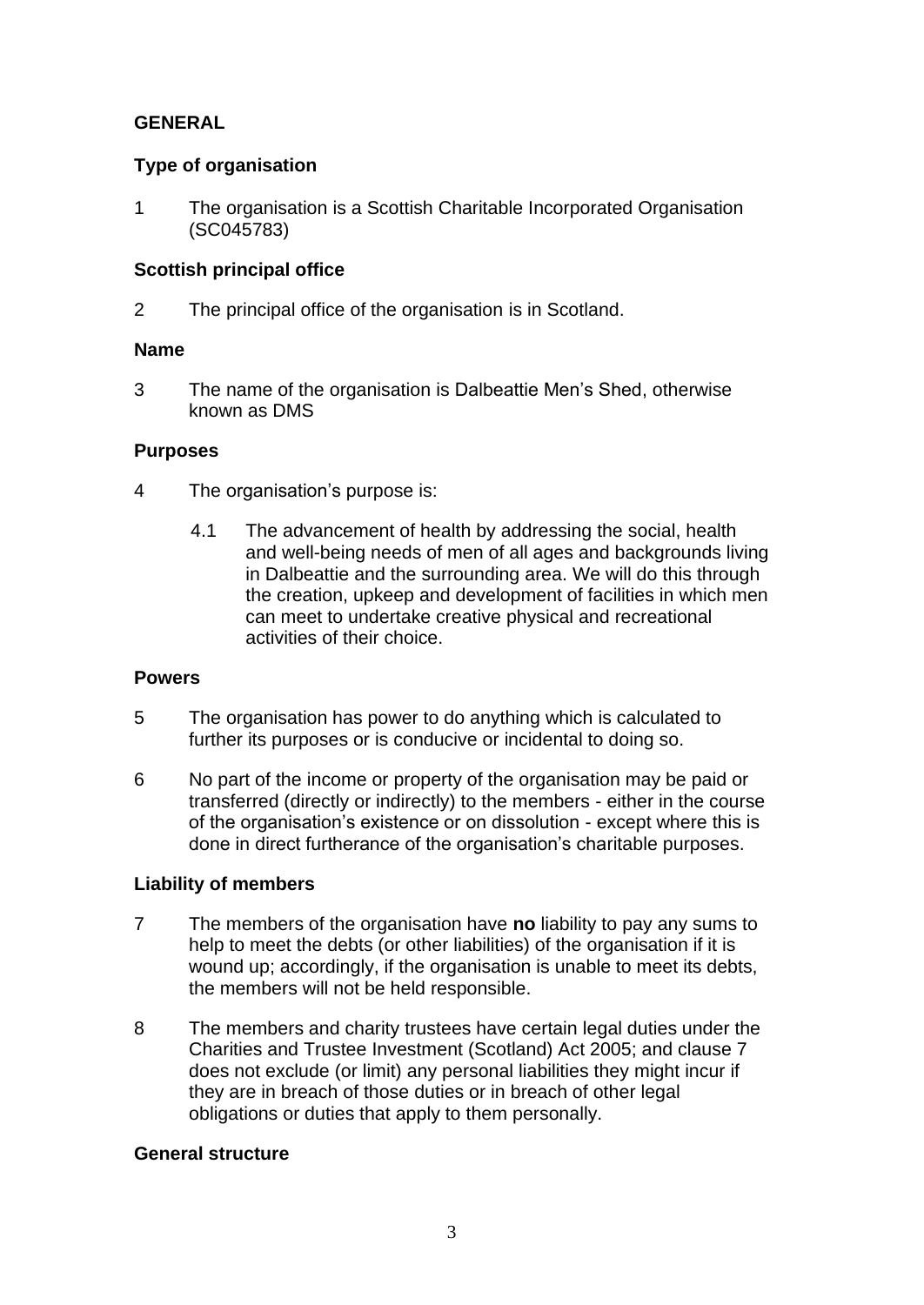- 9 The structure of the organisation consists of:-
	- 9.1 the MEMBERS who have the right to attend members' meetings (including any annual general meeting) and have important powers under the constitution; in particular, the members appoint people to serve on the board and take decisions on changes to the constitution itself;
	- 9.2 the BOARD who hold regular meetings, and generally control the activities of the organisation; for example, the board is responsible for monitoring and controlling the financial position of the organisation.
- 10 The people serving on the board are referred to in this constitution as CHARITY TRUSTEES.

# **MEMBERS**

# **Qualifications for membership**

- 11 Membership of DMS shall be open to any male person, resident in Dalbeattie or its environs interested in helping the DMS to achieve its aim and willing to abide by the rules of the group
- 12 Employees of the organisation are not eligible for membership.

# **Application for membership**

- 13 Any person who wishes to become a member must submit a signed Shed Application/Enrolment Form; the application will then held for consideration by the board until a vacancy occurs.
- 14 The board will review active members, the membership cap and membership applications whenever a member becomes inactive, and at regular board meetings, to determine member vacancies. The board may, at its discretion, refuse to admit any person to membership.
- 15 The board must notify each applicant promptly of its decision on whether or not to admit him/her to membership.

#### **Membership subscription**

16 No membership subscription will be payable.

# **Register of members**

- 17 The board must keep a register of members, setting out
	- 17.1 for each current member: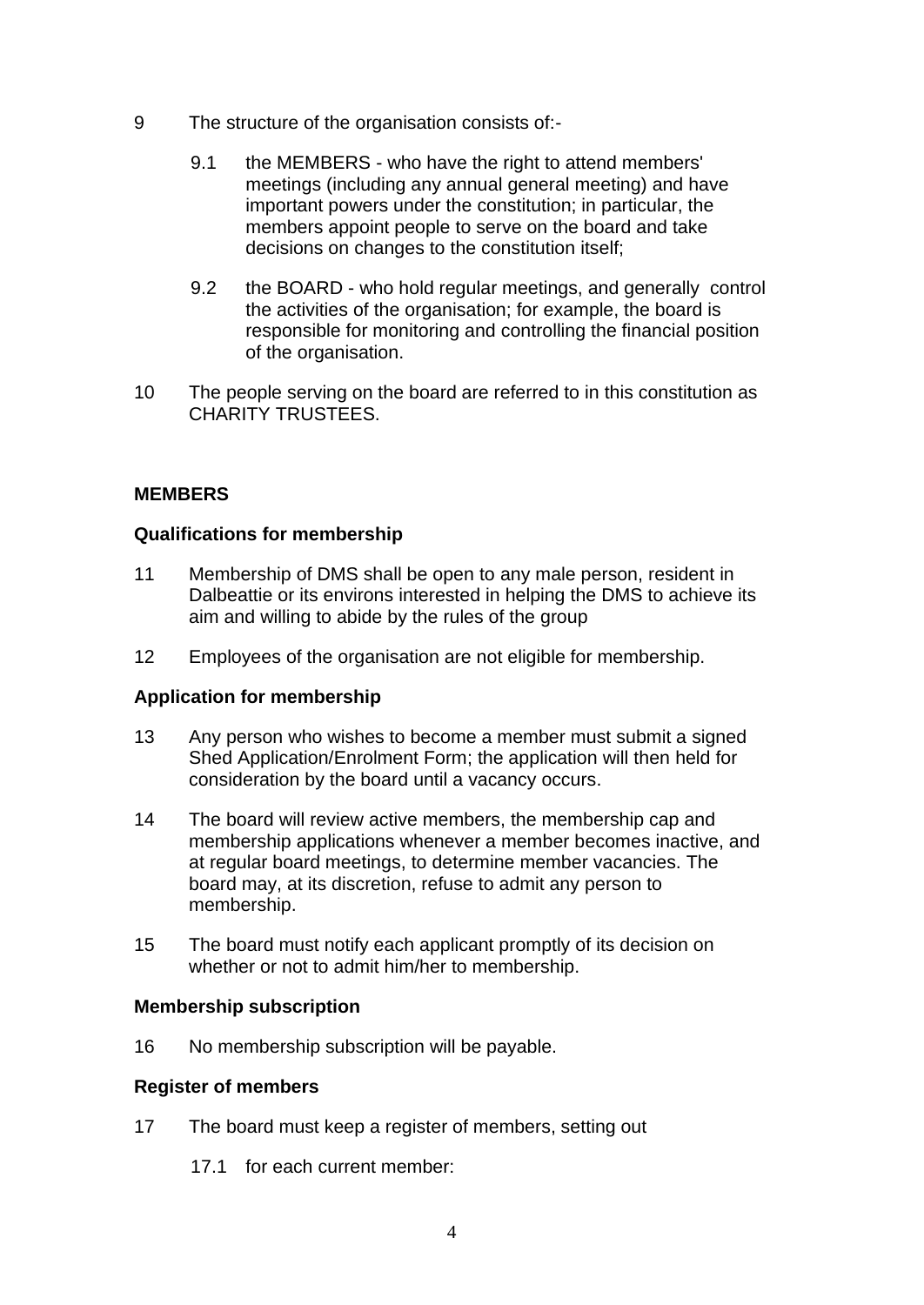- 17.1.1 his full name and address; and
- 17.1.2 the date on which he was registered as a member of the organisation;
- 17.2 for each former member for at least six years from the date on he ceased to be a member:

17.2.1 his name; and

- 17.2.2 the date on which he ceased to be a member.
- 18 The board must ensure that the register of members is updated within 28 days of any change:
	- 18.1 which arises from a resolution of the board or a resolution passed by the members of the organisation; or
	- 18.2 which is notified to the organisation.
- 19 If a member or charity trustee of the organisation requests a copy of the register of members, the board must ensure that a copy is supplied to him/her within 28 days, providing the request is reasonable; if the request is made by a member (rather than a charity trustee), the board may provide a copy which has the addresses blanked out.

# **Withdrawal from membership**

20 Any person who wants to withdraw from membership must give a written notice of withdrawal to the organisation, signed by him/her; he will cease to be a member as from the time when the notice is received by the organisation.

# **Transfer of membership**

21 Membership of the organisation may not be transferred by a member.

# **Re-registration of members**

- 22 Any member of the association may resign his membership and any representative of a member organisation or section may resign such position, by giving to the secretary of DMS written notice to that effect.
- 23 The board may, at any time, issue notices to the members requiring them to confirm that they wish to remain as members of the organisation, and allowing them a period of 28 days (running from the date of issue of the notice) to provide that confirmation to the board.
- 24 If a member fails to provide confirmation to the board (in writing or by e-mail) that he wishes to remain as a member of the organisation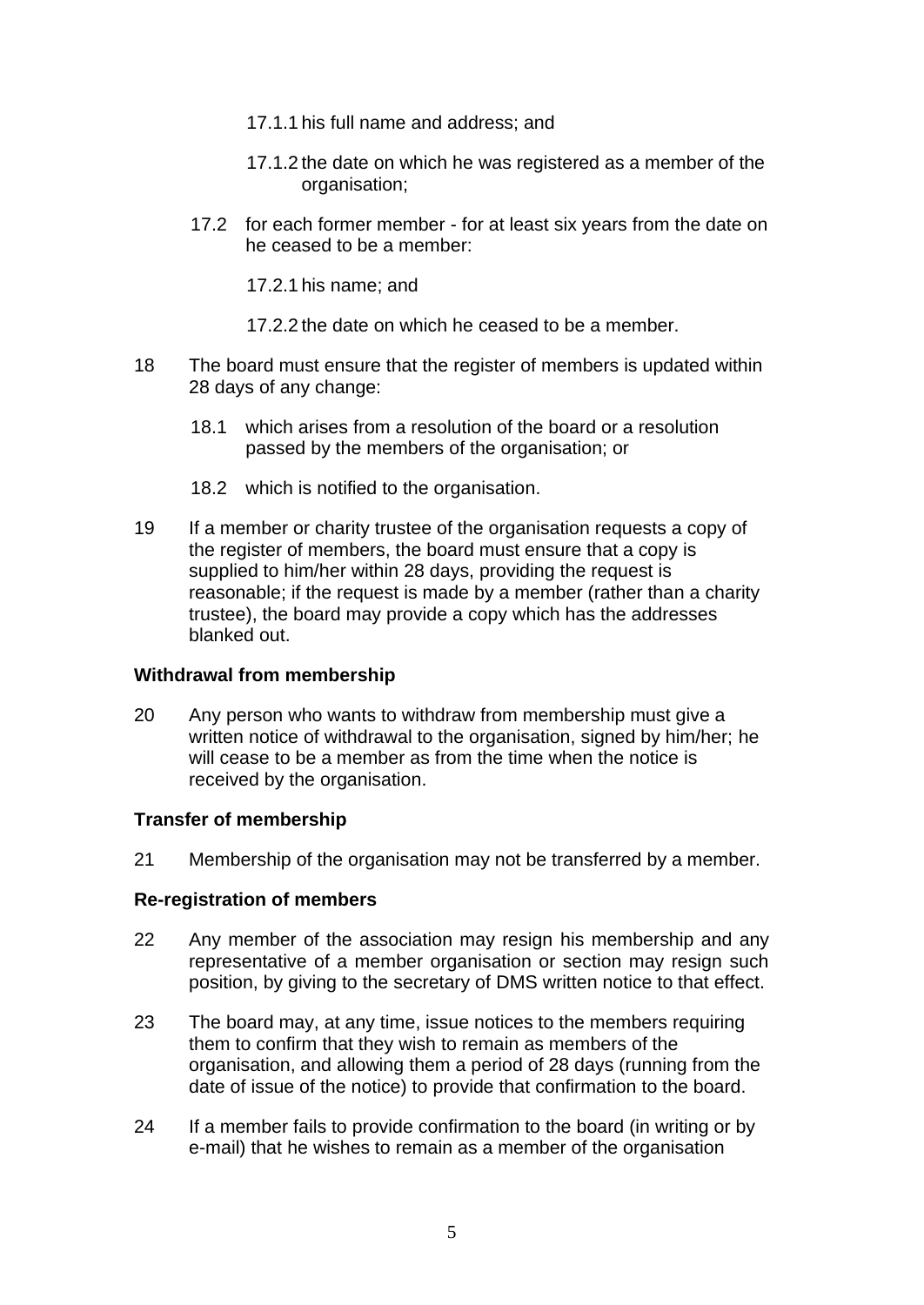before the expiry of the 28-day period referred to in clause 22, the board may expel him/her from membership.

25 A notice under clause 22 will not be valid unless it refers specifically to the consequences (under clause 24) of failing to provide confirmation within the 28-day period.

# **Expulsion from membership**

- 26 Any person may be expelled from membership by way of a resolution passed by not less than two thirds of those present and voting at a members' meeting, providing the following procedures have been observed:-
	- 26.1 at least 21 days' notice of the intention to propose the resolution must be given to the member concerned, specifying the grounds for the proposed expulsion;
	- 26.2 the member concerned will be entitled to be heard on the resolution at the members' meeting at which the resolution is proposed.

# **Termination**

27 Membership of the organisation will terminate on death.

# **DECISION-MAKING BY THE MEMBERS**

# **Members' meetings**

- 28 The board must arrange a meeting of members (an annual general meeting or "AGM") in each calendar year.
- 29 The gap between one AGM and the next must not be longer than 15 months.
- 30 Notwithstanding clause 28, an AGM does not need to be held during the calendar year in which the organisation is formed; but the first AGM must still be held within 15 months of the date on which the organisation is formed.
- 31 The business of each AGM must include:-
	- 31.1 a report by the chair on the activities of the organisation;
	- 31.2 consideration of the annual accounts of the organisation;
	- 31.3 the election/re-election of charity trustees, as referred to in clauses 61 to 64.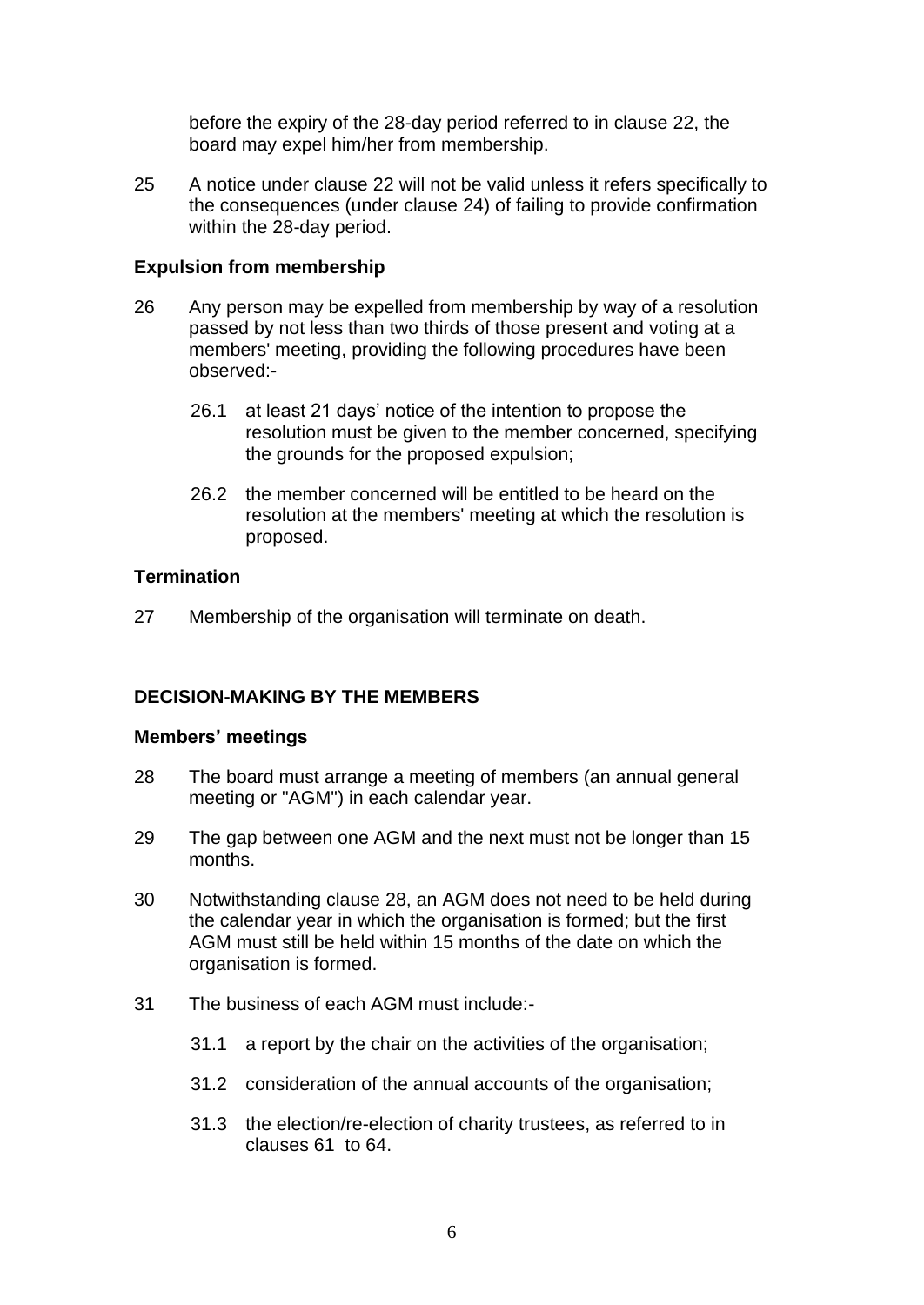32 The board may arrange a special members' meeting at any time.

### **Power to request the board to arrange a special members' meeting**

- 33 The board must arrange a special members' meeting if they are requested to do so by a notice (which may take the form of two or more documents in the same terms, each signed by one or more members) by members who amount to 10% or more of the total membership of the organisation at the time, providing:
	- 33.1 the notice states the purposes for which the meeting is to be held; and
	- 33.2 those purposes are not inconsistent with the terms of this constitution, the Charities and Trustee (Investment) Scotland Act 2005 or any other statutory provision.
- 34 If the board receive a notice under clause 33, the date for the meeting which they arrange in accordance with the notice must not be later than 28 days from the date on which they received the notice.

#### **Notice of members' meetings**

- 35 Regular quarterly meetings will be held, giving 7 days reminder notice
- 36 At least 14 clear days' notice must be given of any AGM or any special members' meeting.
- 37 The notice calling a members' meeting must specify in general terms what business is to be dealt with at the meeting; and
	- 37.1 in the case of a resolution to alter the constitution, must set out the exact terms of the proposed alteration(s); or
	- 37.2 in the case of any other resolution falling within clause 45 (requirement for two-thirds majority) must set out the exact terms of the resolution.
- 38 The reference to "clear days" in clause 35 shall be taken to mean that, in calculating the period of notice,
	- 38.1 the day after the notices are posted (or sent by e-mail) should be excluded; and
	- 38.2 the day of the meeting itself should also be excluded.
- 39 Notice of every members' meeting must be given to all the members of the organisation, and to all the charity trustees; but the accidental omission to give notice to one or more members will not invalidate the proceedings at the meeting.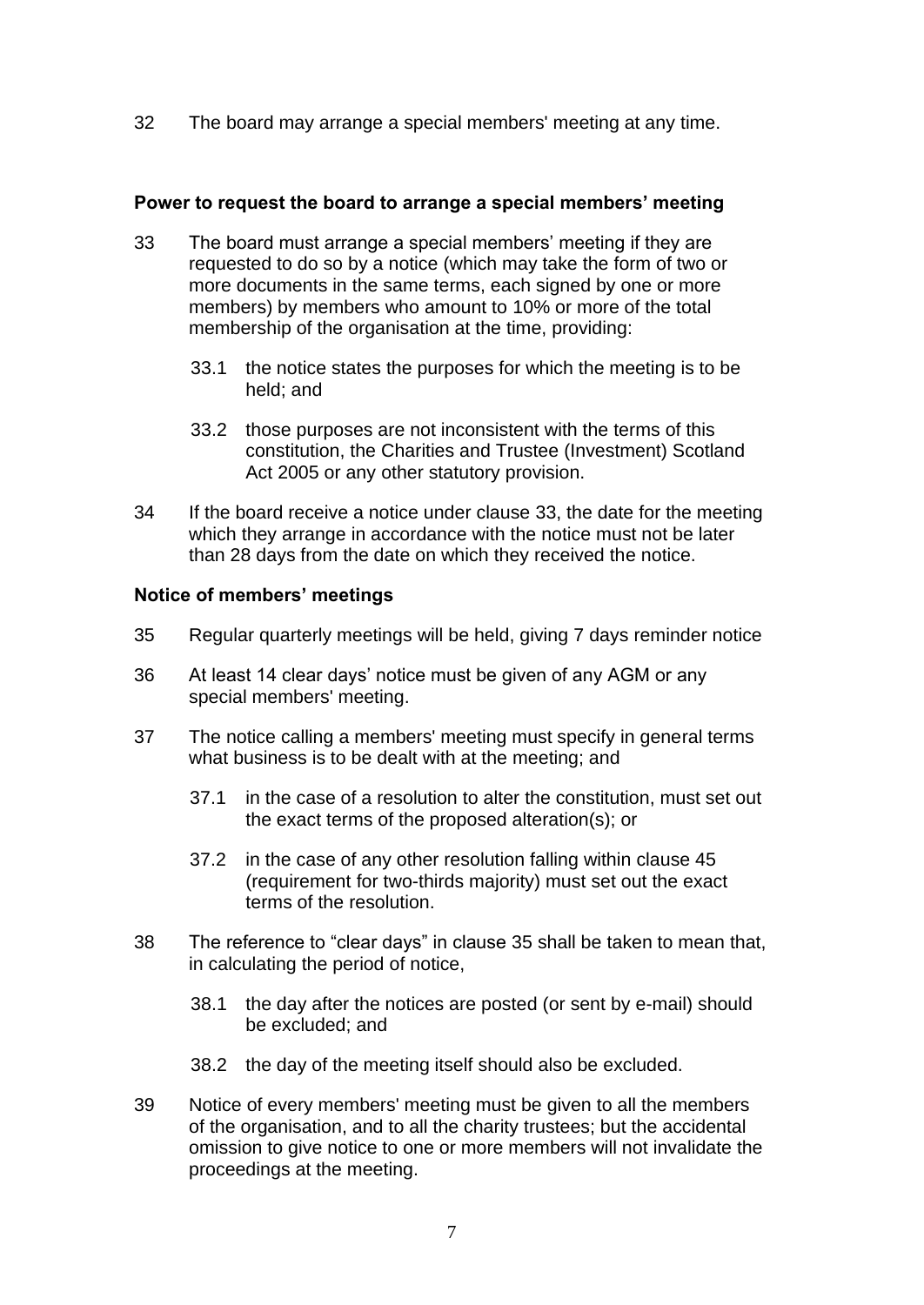- 40 Any notice which requires to be given to a member under this constitution must be: -
	- 40.1 sent by post to the member, at the address last notified by him/her to the organisation; *or*
	- 40.2 sent by e-mail to the member, at the e-mail address last notified by him/her to the organisation.

#### **Procedure at members' meetings**

- 41 No valid decisions can be taken at any members' meeting unless a quorum is present.
- 42 The quorum for a members' meeting is 4 or more members, present in person.
- 43 If a quorum is not present within 15 minutes after the time at which a members' meeting was due to start - or if a quorum ceases to be present during a members' meeting - the meeting cannot proceed; and fresh notices of meeting will require to be sent out, to deal with the business (or remaining business) which was intended to be conducted.
- 44 The chair of the organisation should act as chairperson of each members' meeting.
- 45 If the chair of the organisation is not present within 15 minutes after the time at which the meeting was due to start (or is not willing to act as chairperson), the charity trustees present at the meeting must elect (from among themselves) the person who will act as chairperson of that meeting.

# **Voting at members' meetings**

- 46 Every member has one vote, which must be given personally.
- 47 All decisions at members' meetings will be made by majority vote with the exception of the types of resolution listed in clause 48.
- 48 The following resolutions will be valid only if passed by not less than two thirds of those voting on the resolution at a members' meeting (or if passed by way of a written resolution under clause 52):
	- 48.1 a resolution amending the constitution;
	- 48.2 a resolution expelling a person from membership under clause 26;
	- 48.3 a resolution directing the board to take any particular step (or directing the board not to take any particular step);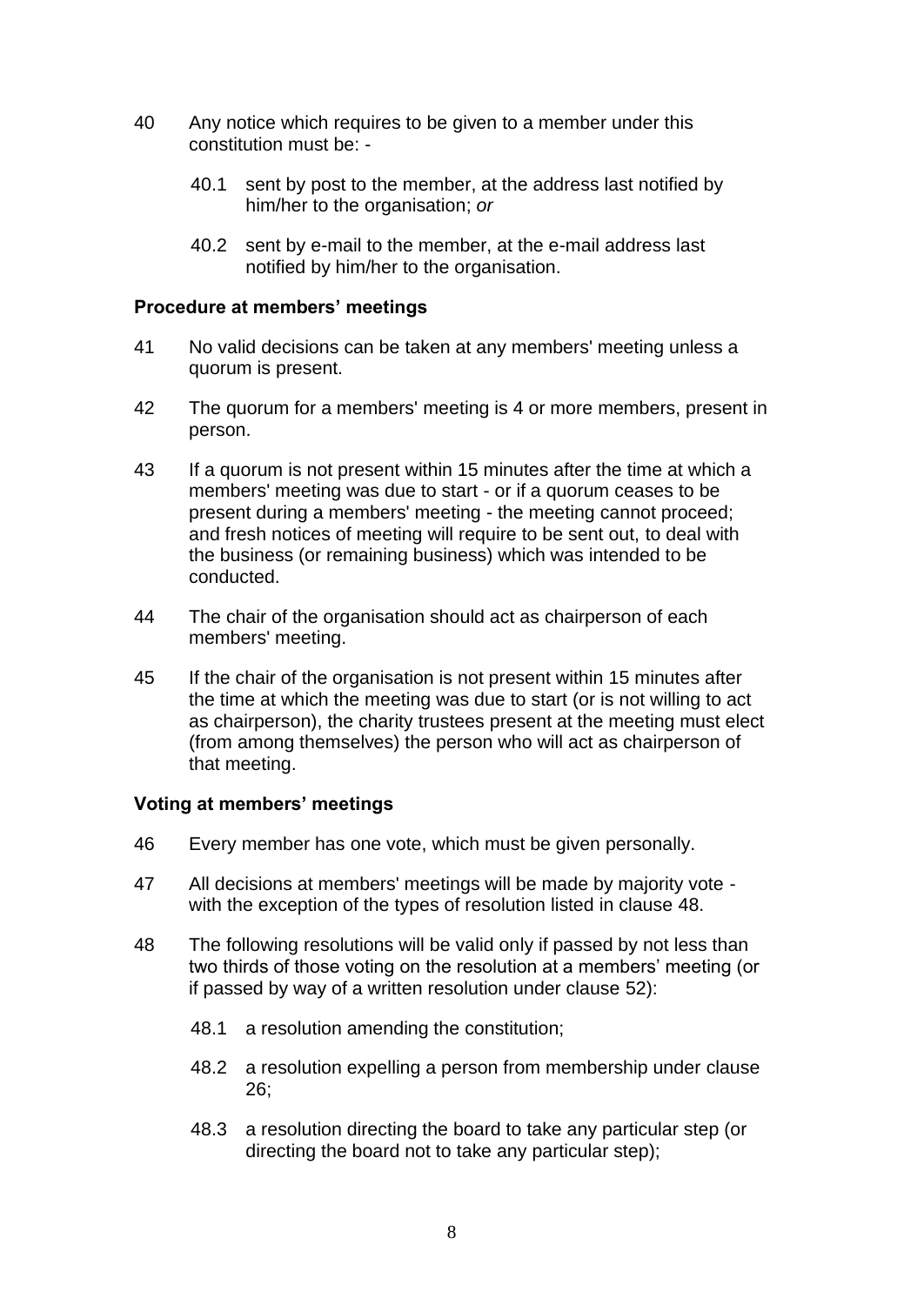- 48.4 a resolution approving the amalgamation of the organisation with another SCIO (or approving the constitution of the new SCIO to be constituted as the successor pursuant to that amalgamation);
- 48.5 a resolution to the effect that all of the organisation's property, rights and liabilities should be transferred to another SCIO (or agreeing to the transfer from another SCIO of all of its property, rights and liabilities);
- 48.6 a resolution for the winding up or dissolution of the organisation.
- 49 If there is an equal number of votes for and against any resolution, the chairperson of the meeting will be entitled to a second (casting) vote.
- 50 A resolution put to the vote at a members' meeting will be decided on open vote - unless the chairperson (or at least two other members present at the meeting) ask for a secret ballot.
- 51 The chairperson will decide how any secret ballot is to be conducted, and he will declare the result of the ballot at the meeting.

#### **Written resolutions by members**

52 A resolution agreed to in writing (or by e-mail) by all the members will be as valid as if it had been passed at a members' meeting; the date of the resolution will be taken to be the date on which the last member agreed to it.

#### **Minutes**

- 53 The board must ensure that proper minutes are kept in relation to all members' meetings.
- 54 Notes of members' meetings must include the names of those present; and (so far as possible) should be signed by the chairperson of the meeting.
- 55 The board shall make available copies of the notes referred to in clause 53 to any member of the public requesting them; but on the basis that the board may exclude confidential material to the extent permitted under clause 101.

# **BOARD**

#### **Number of charity trustees**

56 The maximum number of charity trustees is 12; out of that: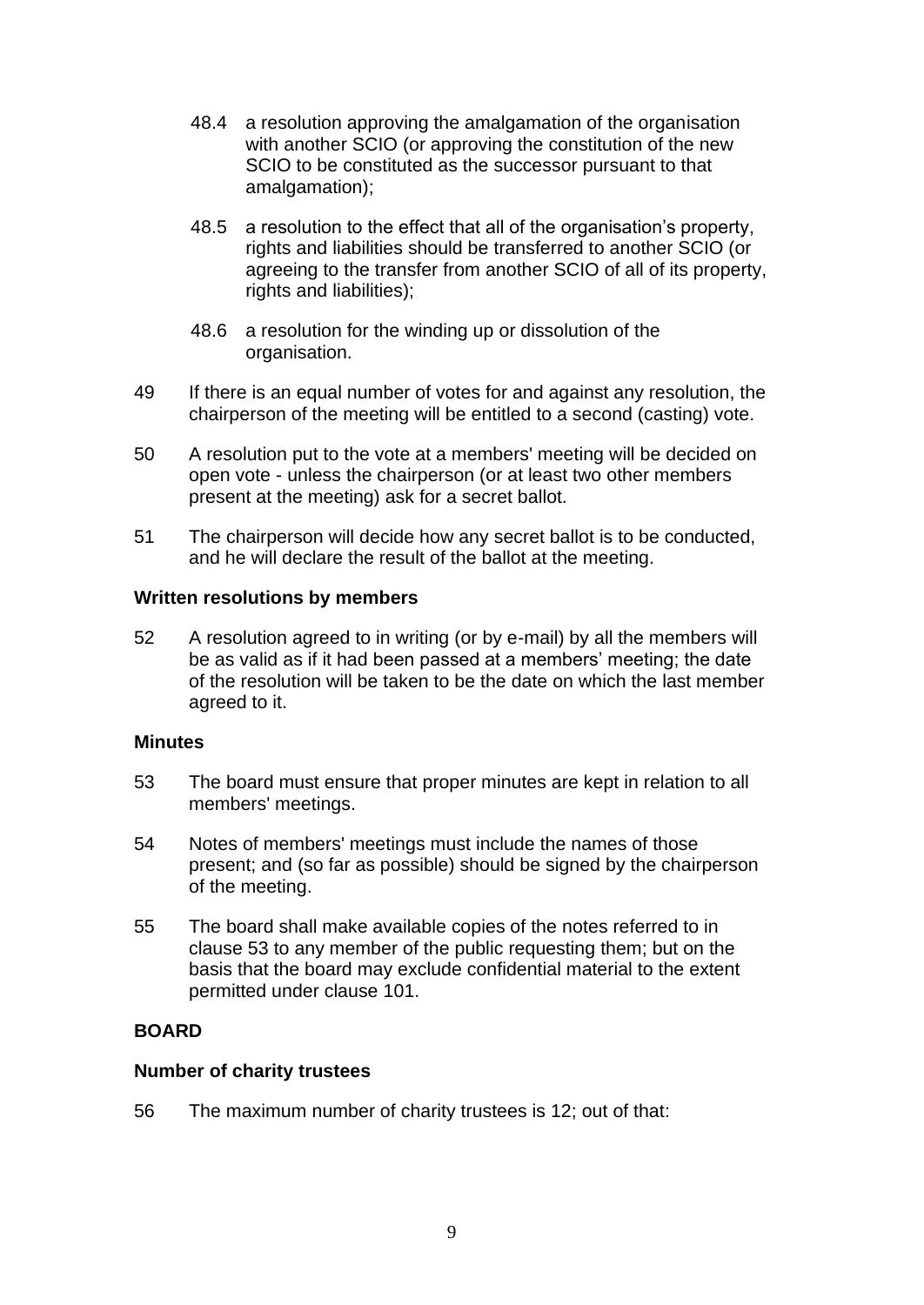- 56.1 no more than 10 shall be charity trustees who were elected/appointed under clauses 61 and 62 (or deemed to have been appointed under clause 60); and
- 56.2 no more than 49% shall be charity trustees who were co-opted under the provisions of clauses [65](#page-10-0) and [66.](#page-10-1)
- 57 The minimum number of charity trustees is 3.

# **Eligibility**

- 58 A person shall not be eligible for election/appointment to the board under clauses 58 to 61 unless he is a member of the organisation; a person appointed to the board under clause [65](#page-10-0) need not, however, be a member of the organisation.
- 59 A person will not be eligible for election or appointment to the board if he is: -
	- 59.1 disqualified from being a charity trustee under the Charities and Trustee Investment (Scotland) Act 2005; or
	- 59.2 an employee of the organisation.

#### **Initial charity trustees**

60 The individuals who signed the charity trustee declaration forms which accompanied the application for incorporation of the organisation shall be deemed to have been appointed by the members as charity trustees with effect from the date of incorporation of the organisation.

# **Election, retiral, re-election**

- 61 At each AGM, the members may elect any member (unless he is debarred from membership under clause 59) to be a charity trustee.
- 62 The board may at any time appoint any member (unless he is debarred from membership under clause 59) to be a charity trustee.
- 63 At each AGM, all of the charity trustees elected/appointed under clauses 61 and 62 (and, in the case of the first AGM, those deemed to have been appointed under clause 60) shall retire from office – but shall then be eligible for re-election under clause 61.
- 64 A charity trustee retiring at an AGM will be deemed to have been reelected unless: -
	- 64.1 he advises the board prior to the conclusion of the AGM that he does not wish to be re-appointed as a charity trustee; or
	- 64.2 an election process was held at the AGM and he was not among those elected/re-elected through that process; or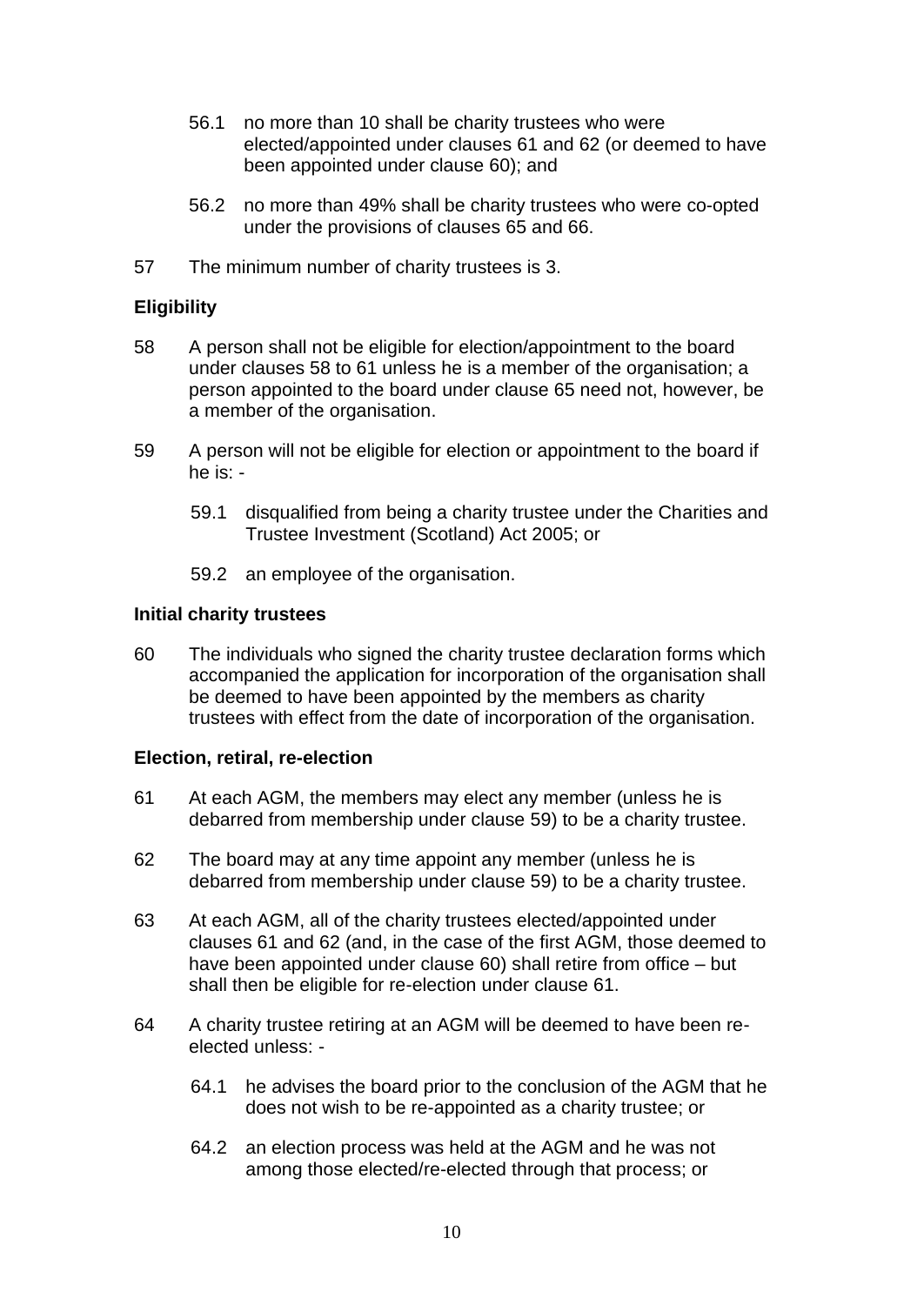64.3 a resolution for the re-election of that charity trustee was put to the AGM and was not carried.

# **Appointment/re-appointment of co-opted charity trustees**

- <span id="page-10-0"></span>65 In addition to their powers under clause 62, the board may at any time appoint any non-member of the organisation to be a charity trustee (subject to clause 56, and providing he is not debarred from membership under clause 59) either on the basis that he has been nominated by a body with which the organisation has close contact in the course of its activities or on the basis that he has specialist experience and/or skills which could be of assistance to the board.
- <span id="page-10-1"></span>66 At each AGM, all of the charity trustees appointed under clause [65](#page-10-0) shall retire from office – but shall then be eligible for re-appointment under that clause.

# **Termination of office**

- 67 A charity trustee will automatically cease to hold office if:
	- 67.1 he becomes disqualified from being a charity trustee under the Charities and Trustee Investment (Scotland) Act 2005;
	- 67.2 he becomes incapable for medical reasons of carrying out his duties as a charity trustee - but only if that has continued (or is expected to continue) for a period of more than six months;
	- 67.3 (in the case of a charity trustee elected/appointed under clauses 58 to 64) he ceases to be a member of the organisation;
	- 67.4 he becomes an employee of the organisation;
	- 67.5 he gives the organisation a notice of resignation, signed by him/her;
	- 67.6 he is absent (without good reason, in the opinion of the board) from more than three consecutive meetings of the board - but only if the board resolves to remove him/her from office;
	- 67.7 he is removed from office by resolution of the board on the grounds that he is considered to have committed a material breach of the code of conduct for charity trustees (as referred to in clause 84);
	- 67.8 he is removed from office by resolution of the board on the grounds that he is considered to have been in serious or persistent breach of his duties under section 66(1) or (2) of the Charities and Trustee Investment (Scotland) Act 2005; or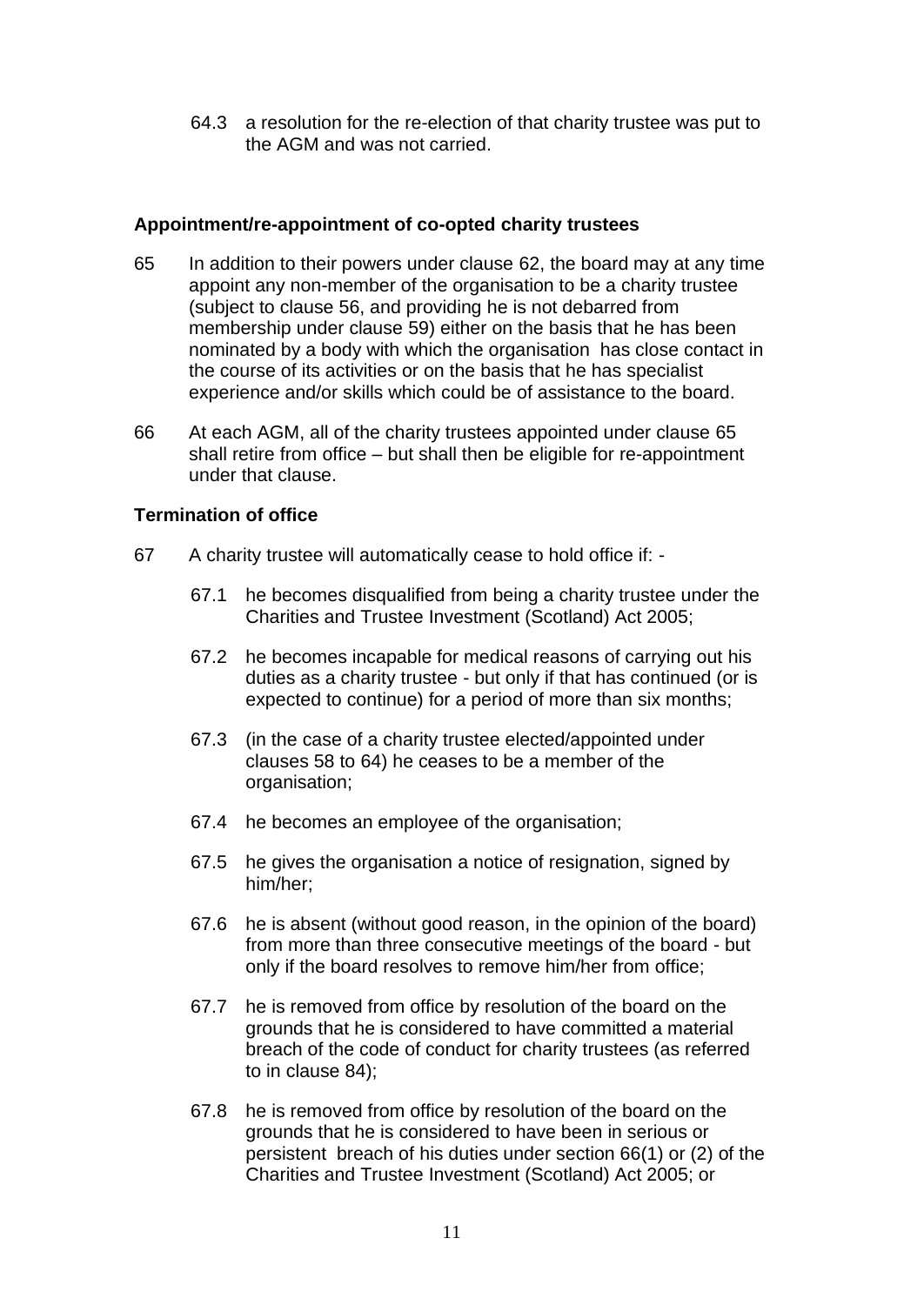- 67.9 he is removed from office by a resolution of the members passed at a members' meeting.
- 68 A resolution under paragraph 67.7, 67.8 or 67.9 shall be valid only if:
	- 68.1 the charity trustee who is the subject of the resolution is given reasonable prior written notice of the grounds upon which the resolution for his removal is to be proposed;
	- 68.2 the charity trustee concerned is given the opportunity to address the meeting at which the resolution is proposed, prior to the resolution being put to the vote; and
	- 68.3 (in the case of a resolution under paragraph 67.7 or 67.8) at least two thirds (to the nearest round number) of the charity trustees then in office vote in favour of the resolution.

# **Register of charity trustees**

- 69 The board must keep a register of charity trustees, setting out
	- 69.1 for each current charity trustee:
		- 69.1.1 his full name and address;
		- 69.1.2 the date on which he was appointed as a charity trustee; and
		- 69.1.3 any office held by him/her in the organisation;
	- 69.2 for each former charity trustee for at least 6 years from the date on which he ceased to be a charity trustee:
		- 69.2.1 the name of the charity trustee;
		- 69.2.2 any office held by him/her in the organisation; and
		- 69.2.3 the date on which he ceased to be a charity trustee.
- 70 The board must ensure that the register of charity trustees is updated within 28 days of any change:
	- 70.1 which arises from a resolution of the board or a resolution passed by the members of the organisation; or
	- 70.2 which is notified to the organisation.
- 71 If any person requests a copy of the register of charity trustees, the board must ensure that a copy is supplied to him/her within 28 days, providing the request is reasonable; if the request is made by a person who is not a charity trustee of the organisation, the board may provide a copy which has the addresses blanked out - if the SCIO is satisfied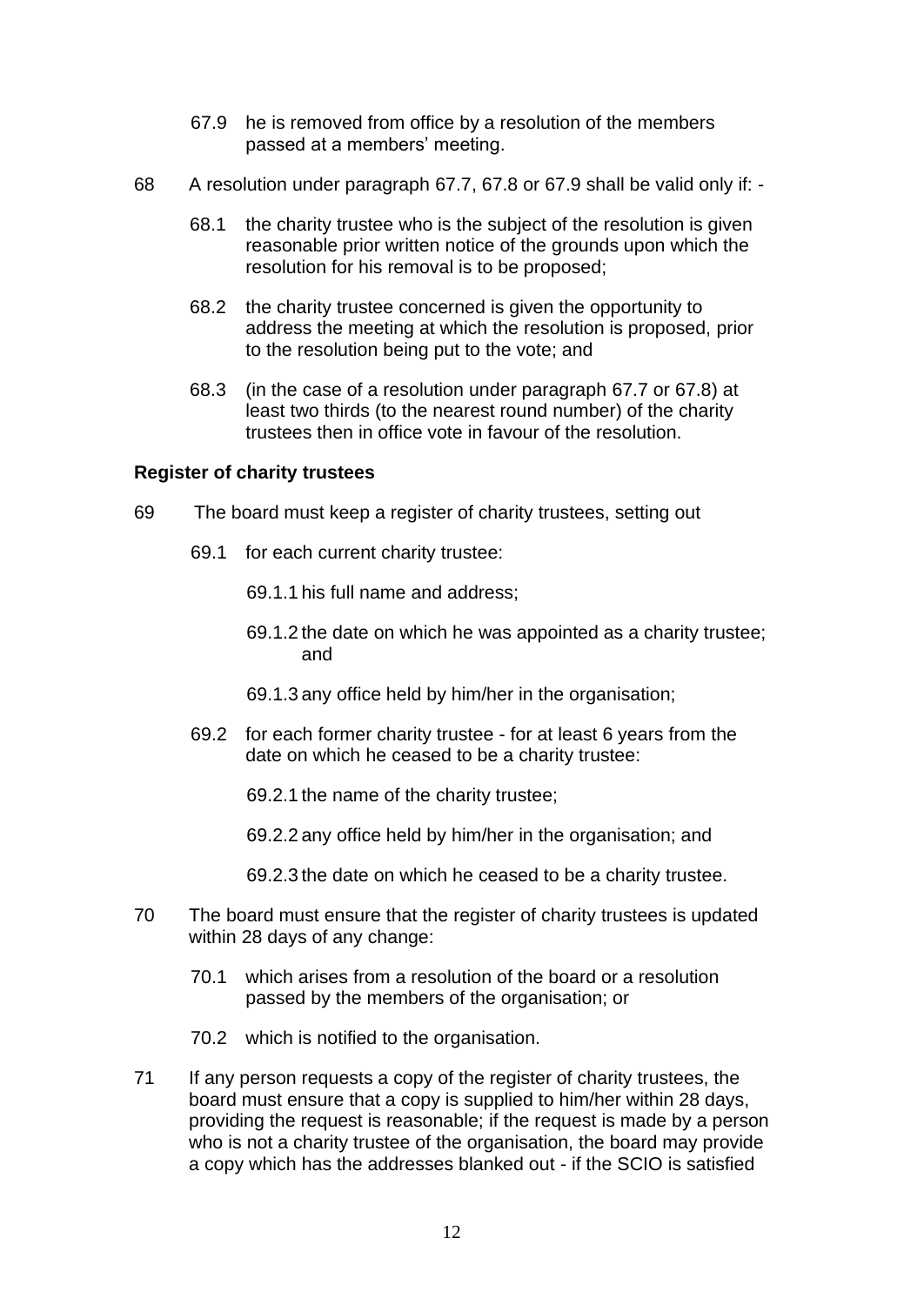that including that information is likely to jeopardise the safety or security of any person or premises.

# **Office-bearers**

- 72 The charity trustees must elect (from among themselves) a chair, a treasurer and a secretary.
- 73 In addition to the office-bearers required under clause 72, the charity trustees may elect (from among themselves) further office-bearers if they consider that appropriate.
- 74 All of the office-bearers will cease to hold office at the conclusion of each AGM, but may then be re-elected under clause 72 or 73.
- 75 A person elected to any office will automatically cease to hold that office: -
	- 75.1 if he ceases to be a charity trustee; *or*
	- 75.2 if he gives to the organisation a notice of resignation from that office, signed by him/her.

# **Powers of board**

- 76 Except where this constitution states otherwise, the organisation (and its assets and operations) will be managed by the board; and the board may exercise all the powers of the organisation.
- 77 A meeting of the board at which a quorum (3 board members) is present may exercise all powers exercisable by the board.
- 78 The members may, by way of a resolution passed in compliance with clause 48 (requirement for two-thirds majority), direct the board to take any particular step or direct the board not to take any particular step; and the board shall give effect to any such direction accordingly.

# **Charity trustees - general duties**

- 79 Each of the charity trustees has a duty, in exercising functions as a charity trustee, to act in the interests of the organisation; and, in particular, must:-
	- 79.1 seek, in good faith, to ensure that the organisation acts in a manner which is in accordance with its purposes;
	- 79.2 act with the care and diligence which it is reasonable to expect of a person who is managing the affairs of another person;
	- 79.3 in circumstances giving rise to the possibility of a conflict of interest between the organisation and any other party: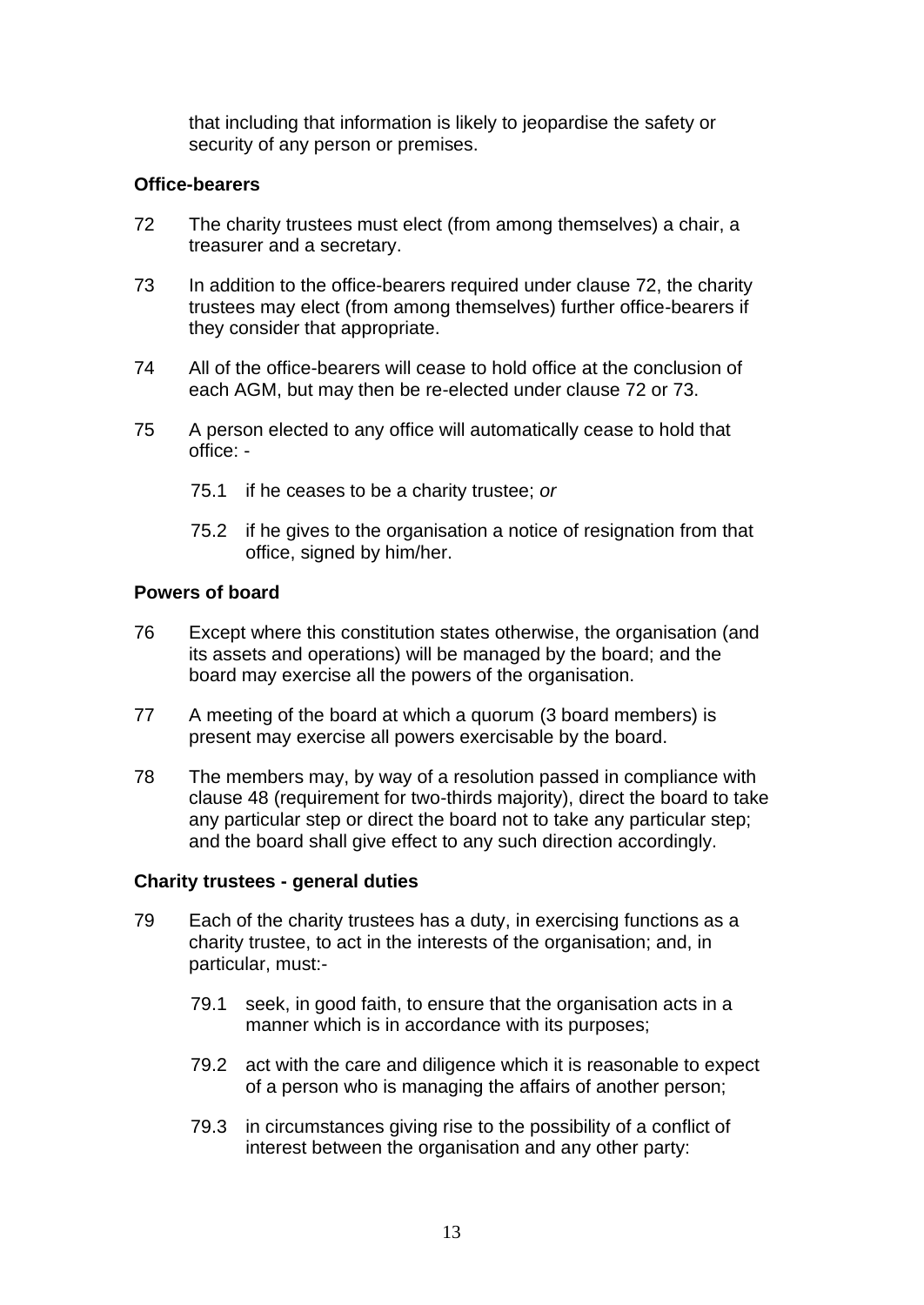- 79.3.1 put the interests of the organisation before that of the other party;
- 79.3.2 where any other duty prevents him from doing so, disclose the conflicting interest to the organisation and refrain from participating in any deliberation or decision of the other charity trustees with regard to the matter in question;
- 79.4 ensure that the organisation complies with any direction, requirement, notice or duty imposed under or by virtue of the Charities and Trustee Investment (Scotland) Act 2005.
- 80 In addition to the duties outlined in clause 79, all of the charity trustees must take such steps as are reasonably practicable for the purpose of ensuring: -
	- 80.1 that any breach of any of those duties by a charity trustee is corrected by the charity trustee concerned and not repeated; and
	- 80.2 that any trustee who has been in serious and persistent breach of those duties is removed as a trustee.
- 81 Provided he has declared his interest and has not voted on the question of whether or not the organisation should enter into the arrangement - a charity trustee will not be debarred from entering into an arrangement with the organisation in which he has a personal interest; and (subject to clause 82 and to the provisions relating to remuneration for services contained in the Charities and Trustee Investment (Scotland) Act 2005), he may retain any personal benefit which arises from that arrangement.
- 82 No charity trustee may serve as an employee (full time or part time) of the organisation; and no charity trustee may be given any remuneration by the organisation for carrying out his duties as a charity trustee.
- 83 The charity trustees may be paid all travelling expenses and other expenditure reasonably incurred by them in connection with carrying out their duties; this may include expenses relating to their attendance at meetings.

# **Code of conduct for charity trustees**

- 84 Each of the charity trustees shall comply with the code of conduct (incorporating detailed rules on conflict of interest) prescribed by the board from time to time.
- 85 The code of conduct referred to in clause 84 shall be supplemental to the provisions relating to the conduct of charity trustees contained in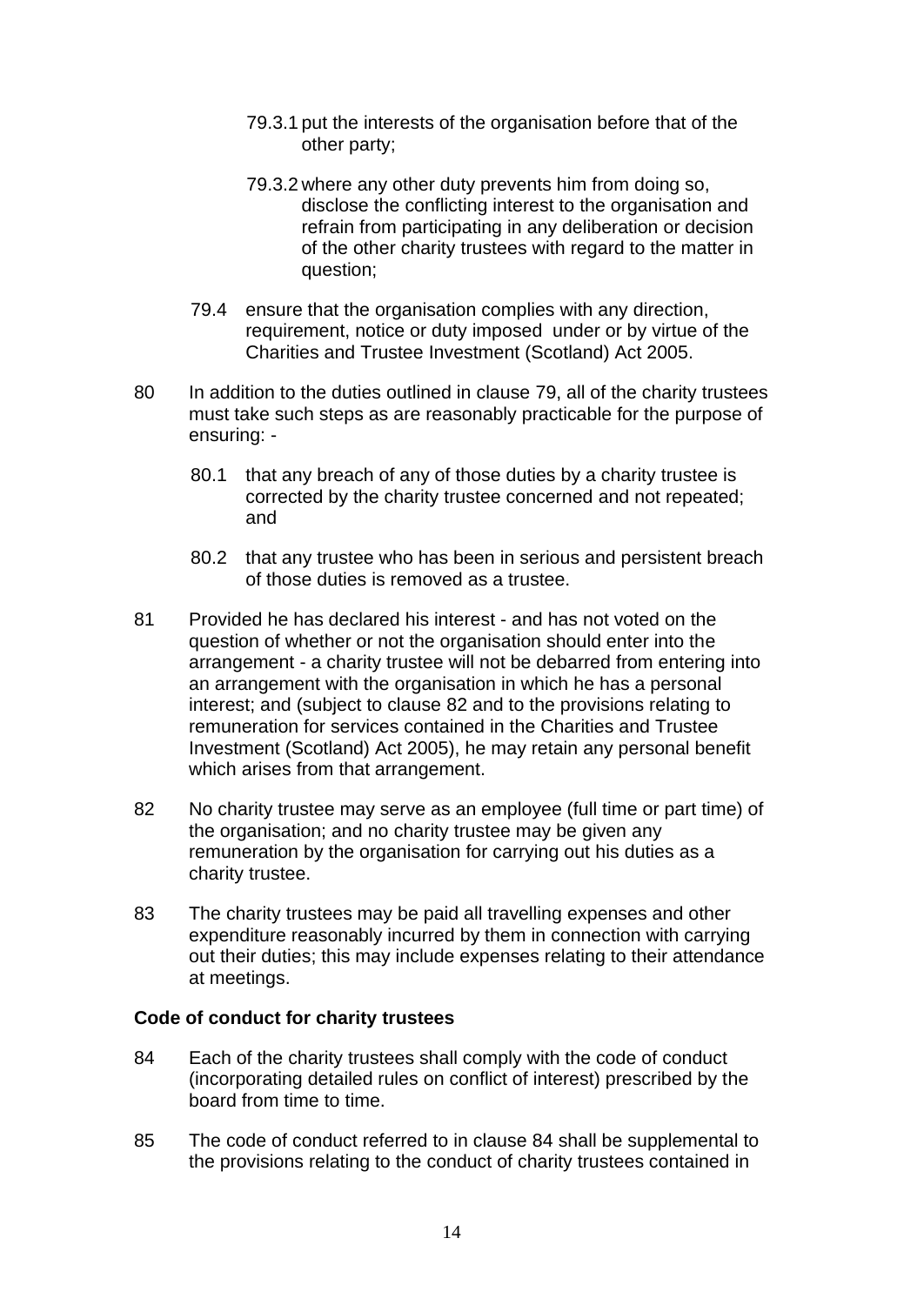this constitution and the duties imposed on charity trustees under the Charities and Trustee Investment (Scotland) Act 2005; and all relevant provisions of this constitution shall be interpreted and applied in accordance with the provisions of the code of conduct in force from time to time.

# **DECISION-MAKING BY THE CHARITY TRUSTEES**

# **Notice of board meetings**

- 86 Any charity trustee may call a meeting of the board *or* ask the secretary to call a meeting of the board.
- 87 At least 7 days' notice must be given of each board meeting, unless (in the opinion of the person calling the meeting) there is a degree of urgency which makes that inappropriate.

#### **Procedure at board meetings**

- 88 No valid decisions can be taken at a board meeting unless a quorum is present; the quorum for board meetings is one third of the charity trustees, present in person.
- 89 If at any time the number of charity trustees in office falls below the number stated as the quorum in clause 88, the remaining charity trustee(s) will have power to fill the vacancies or call a members' meeting - but will not be able to take any other valid decisions.
- 90 The chair of the organisation should act as chairperson of each board meeting.
- 91 If the chair is not present within 15 minutes after the time at which the meeting was due to start (or is not willing to act as chairperson), the charity trustees present at the meeting must elect (from among themselves) the person who will act as chairperson of that meeting.
- 92 Every charity trustee has one vote, which must be given personally.
- 93 All decisions at board meetings will be made by majority vote.
- 94 If there is an equal number of votes for and against any resolution, the chairperson of the meeting will be entitled to a second (casting) vote.
- 95 The board may, at its discretion, allow any person to attend and speak at a board meeting notwithstanding that he is not a charity trustee but on the basis that he must not participate in decision-making.
- 96 A charity trustee must not vote at a board meeting (or at a meeting of a sub-committee) on any resolution which relates to a matter in which he has a personal interest or duty which conflicts (or may conflict) with the interests of the organisation; he must withdraw from the meeting while an item of that nature is being dealt with.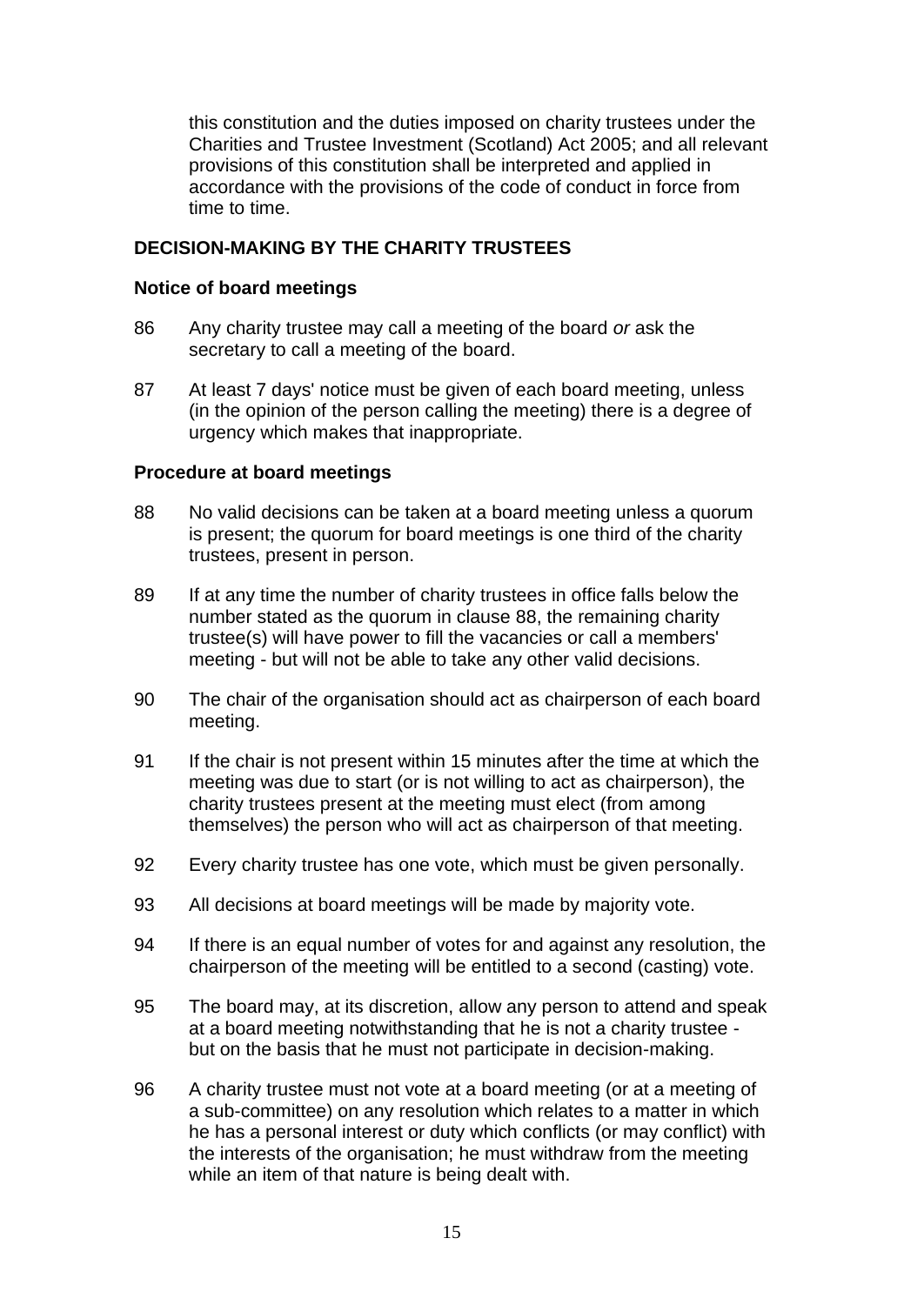- 97 For the purposes of clause 96:
	- 97.1 an interest held by an individual who is "connected" with the charity trustee under section 68(2) of the Charities and Trustee Investment (Scotland) Act 2005 (husband/wife, partner, child, parent, brother/sister etc) shall be deemed to be held by that charity trustee;
	- 97.2 a charity trustee will be deemed to have a personal interest in relation to a particular matter if a body in relation to which he is an employee, director, member of the management committee, officer or elected representative has an interest in that matter.

# **Minutes**

- 98 The board must ensure that proper minutes are kept in relation to all board meetings and meetings of sub-committees.
- 99 The minutes to be kept under clause 98 must include the names of those present; and (so far as possible) should be signed by the chairperson of the meeting.
- 100 The board shall (subject to clause 101) make available copies of the minutes referred to in clause 98 to any member of the public requesting them.
- 101 The board may exclude from any copy minutes made available to a member of the public under clause 100 any material which the board considers ought properly to be kept confidential - on the grounds that allowing access to such material could cause significant prejudice to the interests of the organisation or on the basis that the material contains reference to employee or other matters which it would be inappropriate to divulge.

# **ADMINISTRATION**

#### **Delegation to sub-committees**

- 102 The board may delegate any of their powers to sub-committees; a sub-committee must include at least one charity trustee, but other members of a sub-committee need not be charity trustees.
- 103 The board may also delegate to the chair of the organisation (or the holder of any other post) such of their powers as they may consider appropriate.
- 104 When delegating powers under clause 102 or 103, the board must set out appropriate conditions (which must include an obligation to report regularly to the board).
- 105 Any delegation of powers under clause 102 or 103 may be revoked or altered by the board at any time.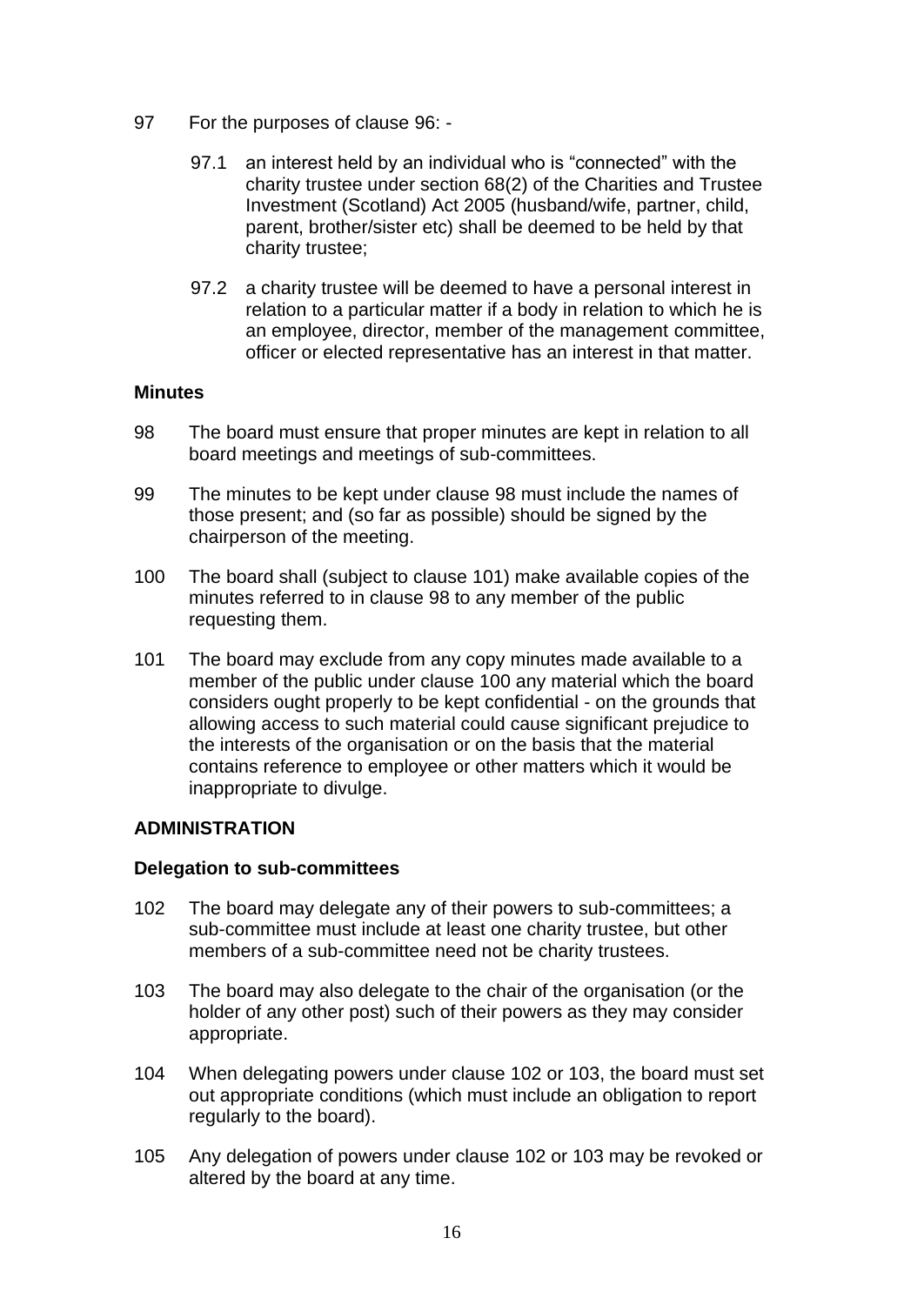106 The rules of procedure for each sub-committee, and the provisions relating to membership of each sub-committee, shall be set by the board.

# **Operation of accounts**

- 107 Subject to clause 108, the signatures of two out of three signatories appointed by the board will be required in relation to all operations (other than the lodging of funds) on the bank and building society accounts held by the organisation; at least one out of the two signatures must be the signature of a charity trustee.
- 108 Where the organisation uses electronic facilities for the operation of any bank or building society account, the authorisations required for operations on that account must be consistent with the approach reflected in clause 107.

# **Accounting records and annual accounts**

- 109 The board must ensure that proper accounting records are kept, in accordance with all applicable statutory requirements.
- 110 The board must prepare annual accounts, complying with all relevant statutory requirements; if an audit is required under any statutory provisions (or if the board consider that an audit would be appropriate for some other reason), the board should ensure that an audit of the accounts is carried out by a qualified auditor.

# **MISCELLANEOUS**

# **Winding-up**

- 111 If the organisation is to be wound up or dissolved, the winding-up or dissolution process will be carried out in accordance with the procedures set out under the Charities and Trustee Investment (Scotland) Act 2005.
- 112 Any surplus assets available to the organisation immediately preceding its winding up or dissolution must be used for purposes which are the same as - or which closely resemble - the purposes of the organisation as set out in this constitution.

# **Alterations to the constitution**

- 113 This constitution may (subject to clause 114) be altered by resolution of the members passed at a members' meeting (subject to achieving the two thirds majority referred to in clause 48) or by way of a written resolution of the members.
- 114 The Charities and Trustee Investment (Scotland) Act 2005 prohibits taking certain steps (eg change of name, an alteration to the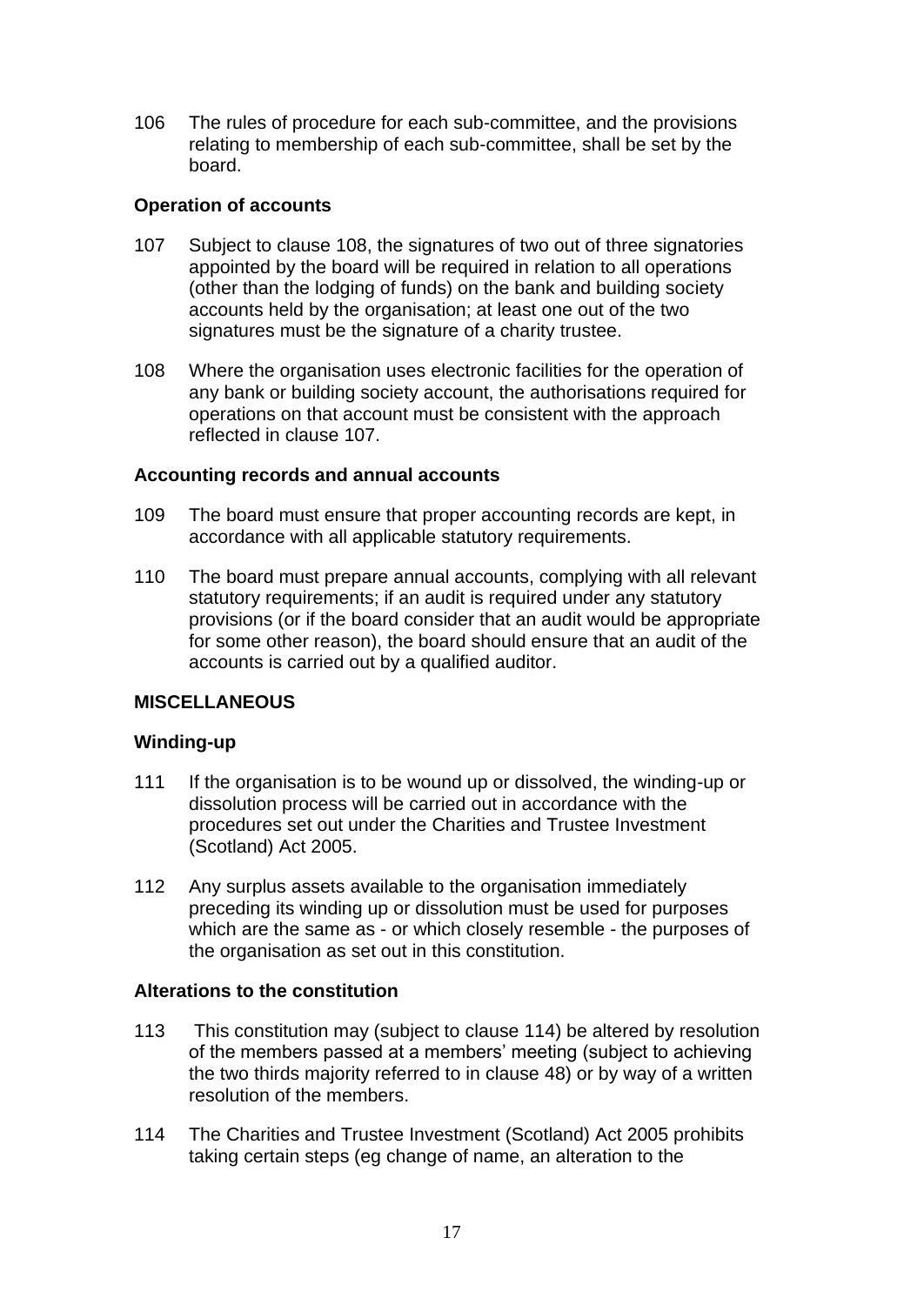purposes, amalgamation, winding-up) without the consent of the Office of the Scottish Charity Regulator (OSCR).

### **Interpretation**

- 115 References in this constitution to the Charities and Trustee Investment (Scotland) Act 2005 should be taken to include: -
	- 115.1 any statutory provision which adds to, modifies or replaces that Act; and
	- 115.2 any statutory instrument issued in pursuance of that Act or in pursuance of any statutory provision falling under paragraph 115.1 above.
- 116 In this constitution:
	- 116.1 "charity" means a body which is either a "Scottish charity" within the meaning of section 13 of the Charities and Trustee Investment (Scotland) Act 2005 or a "charity" within the meaning of section 1 of the Charities Act 2011, providing (in either case) that its objects are limited to charitable purposes;
	- 116.2 "charitable purpose" means a charitable purpose under section 7 of the Charities and Trustee Investment (Scotland) Act 2005 which is also regarded as a charitable purpose in relation to the application of the Taxes Acts.

# **Force Majeure**

117 In the case of Force Majeure, or exceptional circumstance precluding normal Shed business activities [ e.g. COVID19 coronavirus pandemic], the board may inter alia:

117.1 Suspend the normal meeting cycle as described in clauses 28- 51 (members and annual general meetings), and clauses 86-91 (board meetings), and hold essential meetings when practicable

117.2 Suspend face to face meetings and conduct essential business by telephone conference and/or email. Resolutions at these meetings will be by simple majority of those voting by email or by voice.

117.3 Use electronic signatures on business documents such as officer's reports and meeting minutes

#### 118 Signatures